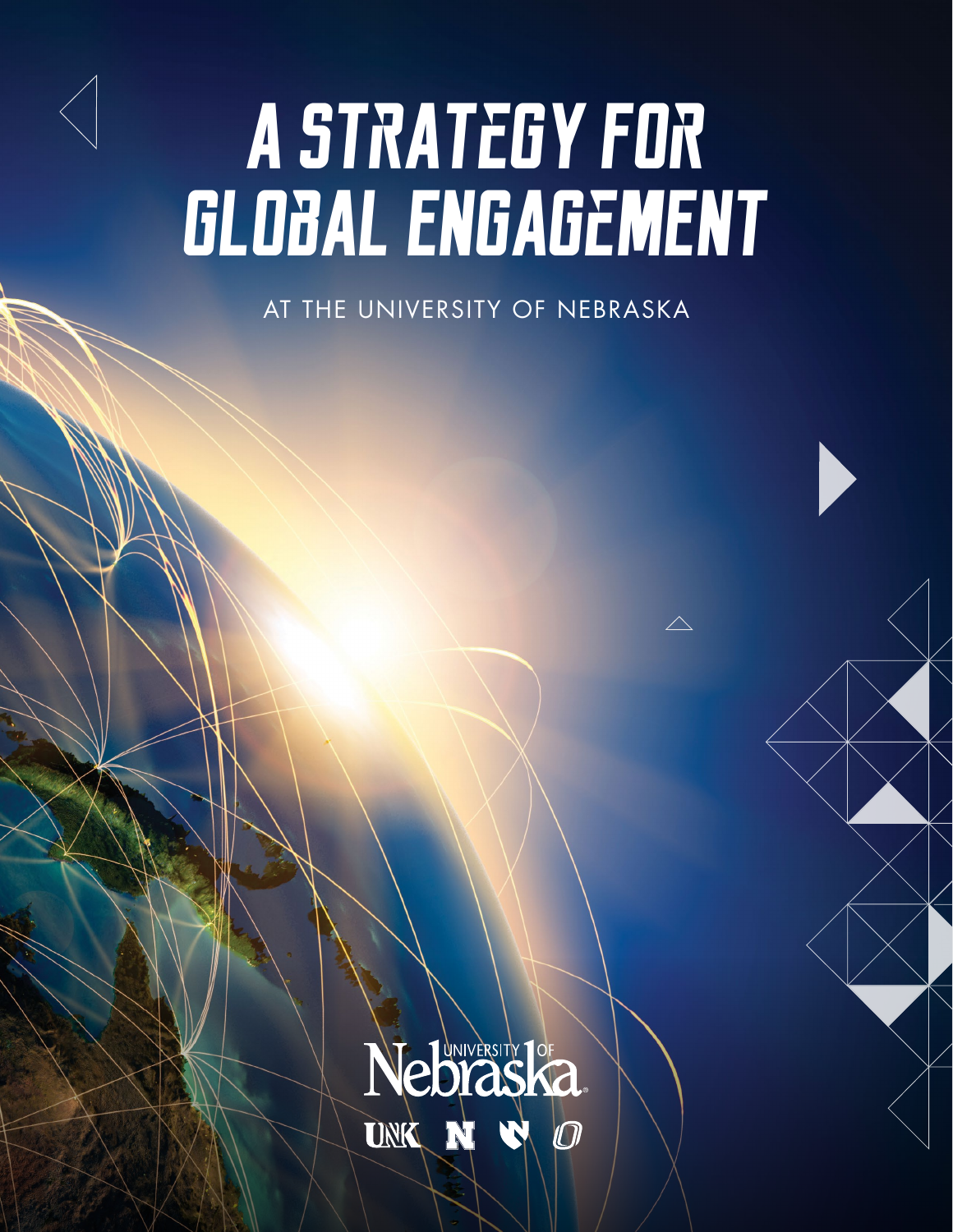# **A STRATEGY FOR GLOBAL ENGAGEMENT**

The University of Nebraska is a four-campus, public university which was created and exists today to serve Nebraskans through quality teaching, research, and outreach and engagement. We strive to be the best public university in the country as measured by the impact we have on our people and our state, and through them, the world. There is a strong consensus across the University of Nebraska that strengthening global engagement and building on a tradition of success with international activities will improve the educational outcomes the university seeks. Improving NU's international capacities will contribute substantially to the knowledge and innovation economy the university is developing to serve its graduates and the people of the State of Nebraska.

## **VISION**

**The University of Nebraska shall be a vital partner in global engagement by:**

- · Preparing students for a global cultural and competitive economic environment;
- · Attracting the best talent to Nebraska from around the world;
- · Providing opportunities for faculty to engage in international collaboration, teaching and research; and
- · Enhancing Nebraska's economy and our international collaborators' success through research and innovation for mutual benefit.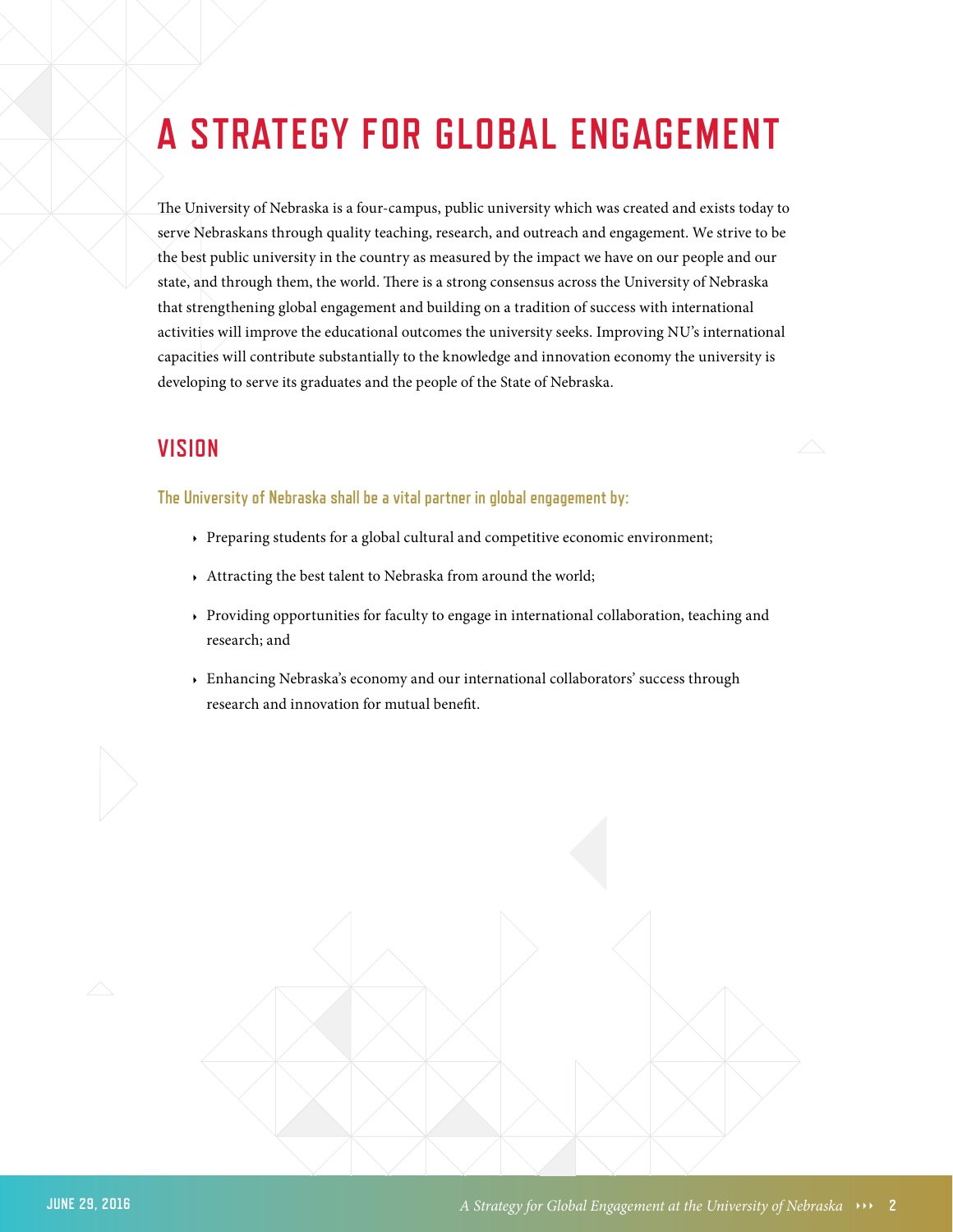## **GOALS**

**Goal #1: Significantly increase the number of undergraduates and graduate students studying abroad, with the goal of ultimately providing the opportunity for every undergraduate to study abroad.**

- · Increase the number of students who have studied abroad by at least 50% between 2011-2012 and 2019-2020.
- · Provide a range of financial resources, including an increasing amount of scholarships for students, in order to make education abroad possible for all interested NU students.
- · Work with colleges and academic departments to identify the best opportunities in the major when NU students can study abroad and the education abroad programs that meet the needs of academic departments.
- · Increase on-campus advising and programming for students to address pre-departure and re-entry needs.
- · Assess the impact of education abroad experiences on student development, faculty engagement, and the university as a whole.
- · Increase opportunities for students to participate in an internship abroad.

#### **Goal #2: Significantly increase the number of international undergraduates and graduates studying at the university.**

- · Increase the number of international students enrolled by 100% between 2010-2011 and 2020-2021.
- · Develop a NU strategic recruitment effort to recruit the best and brightest international students to study at NU, leveraging partnerships and relationships in priority nations and building on relationships with NU alumni abroad.
- · Enhance programming to support international students on campus and to support faculty, staff and community members who support NU international students.
- · Establish and promote financial assistance possibilities for international students, including scholarships in key research areas.
- · Create programming and services that enhance the international student experience at NU, including stronger engagement between domestic and international students.

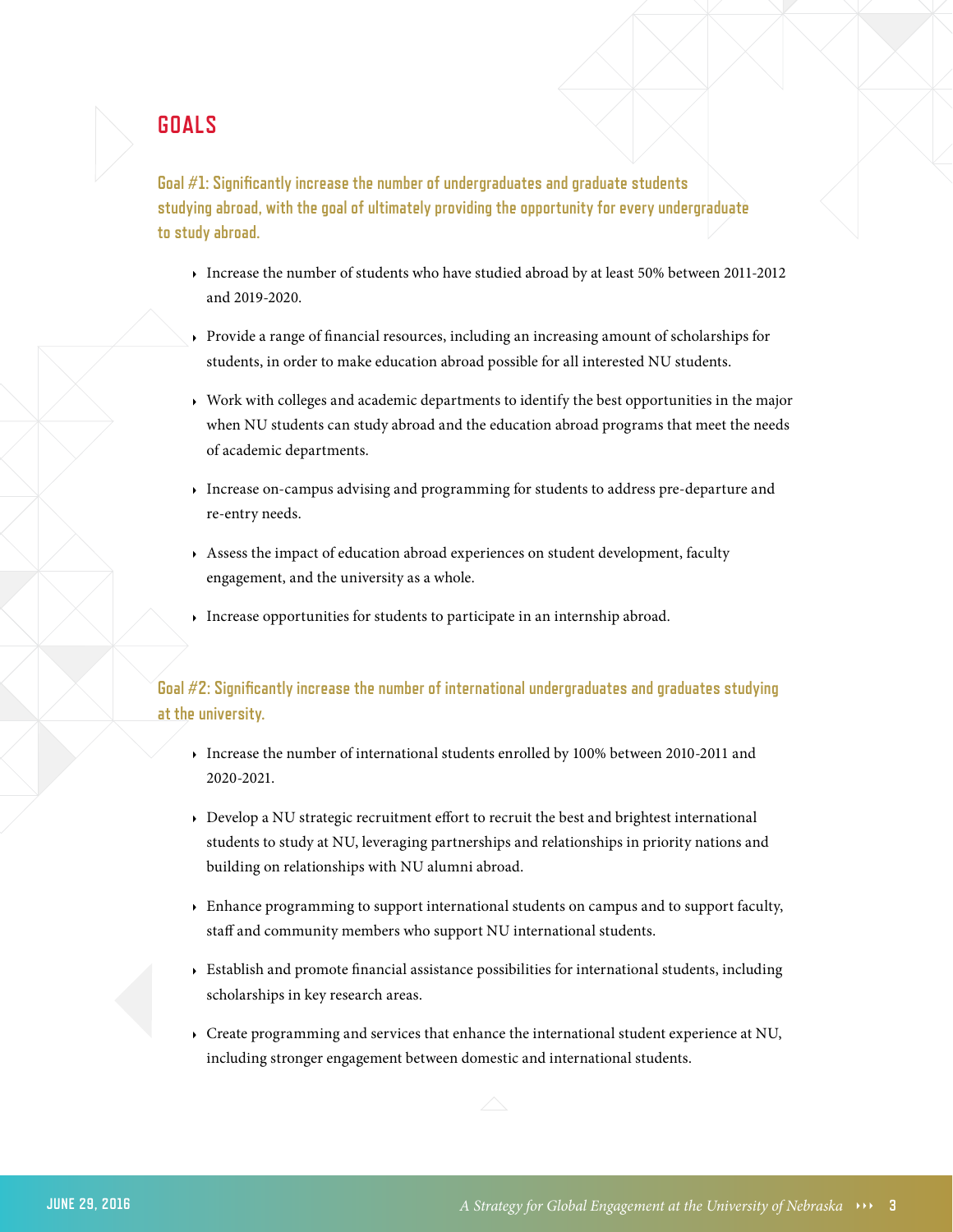**Goal #3: Enhance the development of global awareness and intercultural competencies among students, faculty, staff and community members.**

- · Increase the number of foreign languages taught on campus, to increase students' exposure to languages spoken around the world.
- · Develop courses, programs or activities that introduce global awareness and intercultural competence development among the general student population.
- · Create courses, programs or activities that introduce global awareness and intercultural competence development among education abroad students.
- · Develop seminars or programs to enhance the intercultural competence and awareness of NU faculty and staff and members of our communities who support NU students and programs.

#### **Goal #4: Encourage faculty to internationalize their courses and programs.**

- · Establish incentives for faculty who wish to create new courses with substantial international or global content, or to increase the amount of international or global content in existing courses.
- · Develop an annual or biannual conference for NU faculty focusing on global engagement and internationalization of the curriculum.
- · Establish funding opportunities for faculty who wish to develop new education abroad programs.

#### **Goal #5: Significantly increase opportunities for NU employees to work abroad, collaborate with colleagues and host visiting colleagues from abroad.**

- · Promote opportunities for faculty and administrators to participate in Fulbright-sponsored programs around the world.
- · Establish funding opportunities for faculty to conduct short-term research trips abroad or to visit current or potential partners.
- · Establish funding opportunities for faculty or academic departments to host visiting scholars from abroad, and expand services and resources for international scholars wishing to conduct research at NU.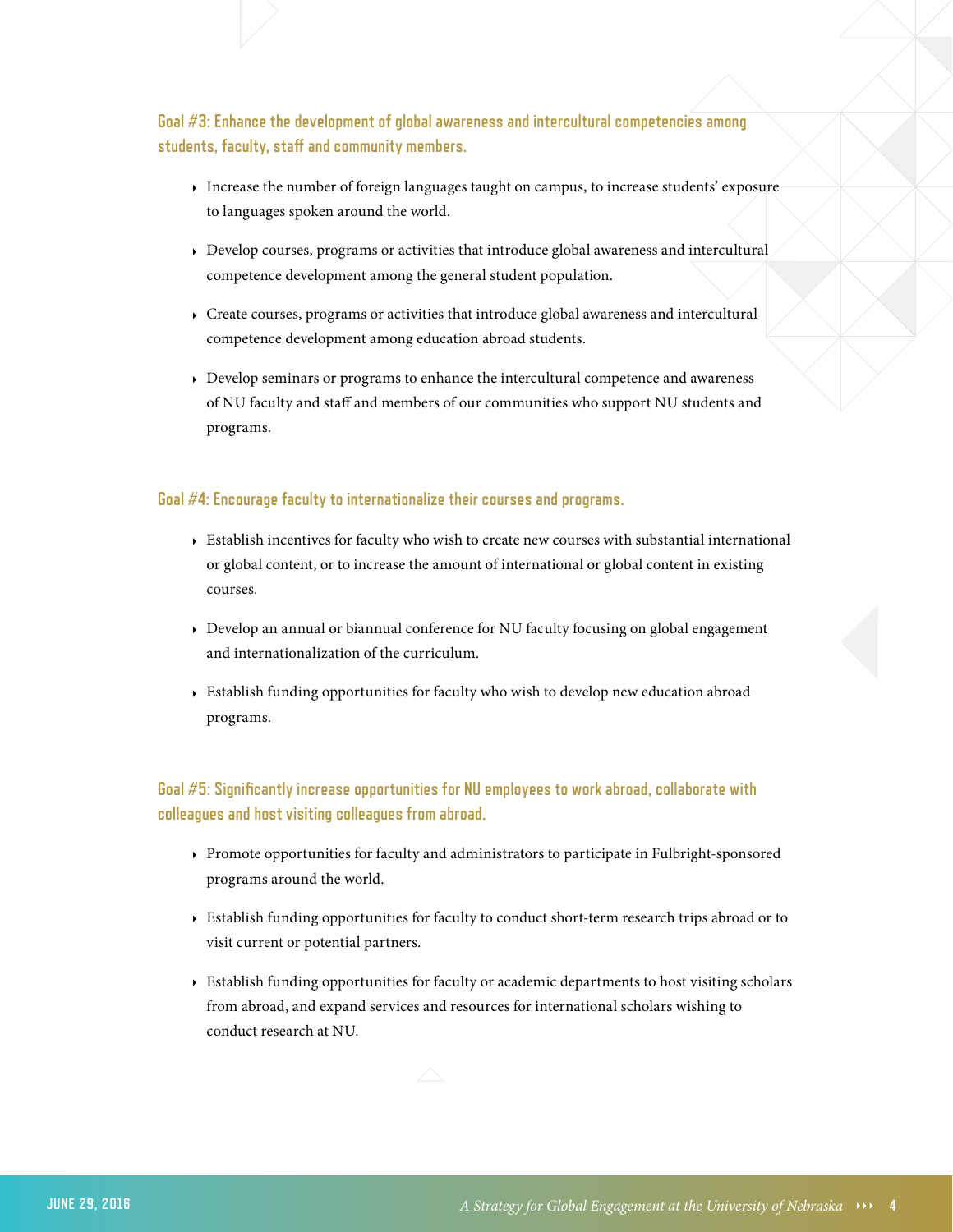**Goal #6: Build on existing agreements and create new strategic partnerships in order to develop mutually beneficial education, research, and other forms of collaboration with institutions, governments and businesses outside the U.S. on key areas of importance to the state of Nebraska and the university.**

- $\star$  Enhance NU's capacity and research prominence through strategic collaborations.
- · Strategically choose country and/or institution-specific collaboration.
- · Focus on predominant capacity and high priority themes.

## **REVIEWED BY:**

- · Senior International Officers, February 8, 2016
- · Chief Academic Officers, April-May 2016
- · Executive Cabinet, May 31, 2016
- · President and Vice Presidents/Chancellors, June 7, 2016